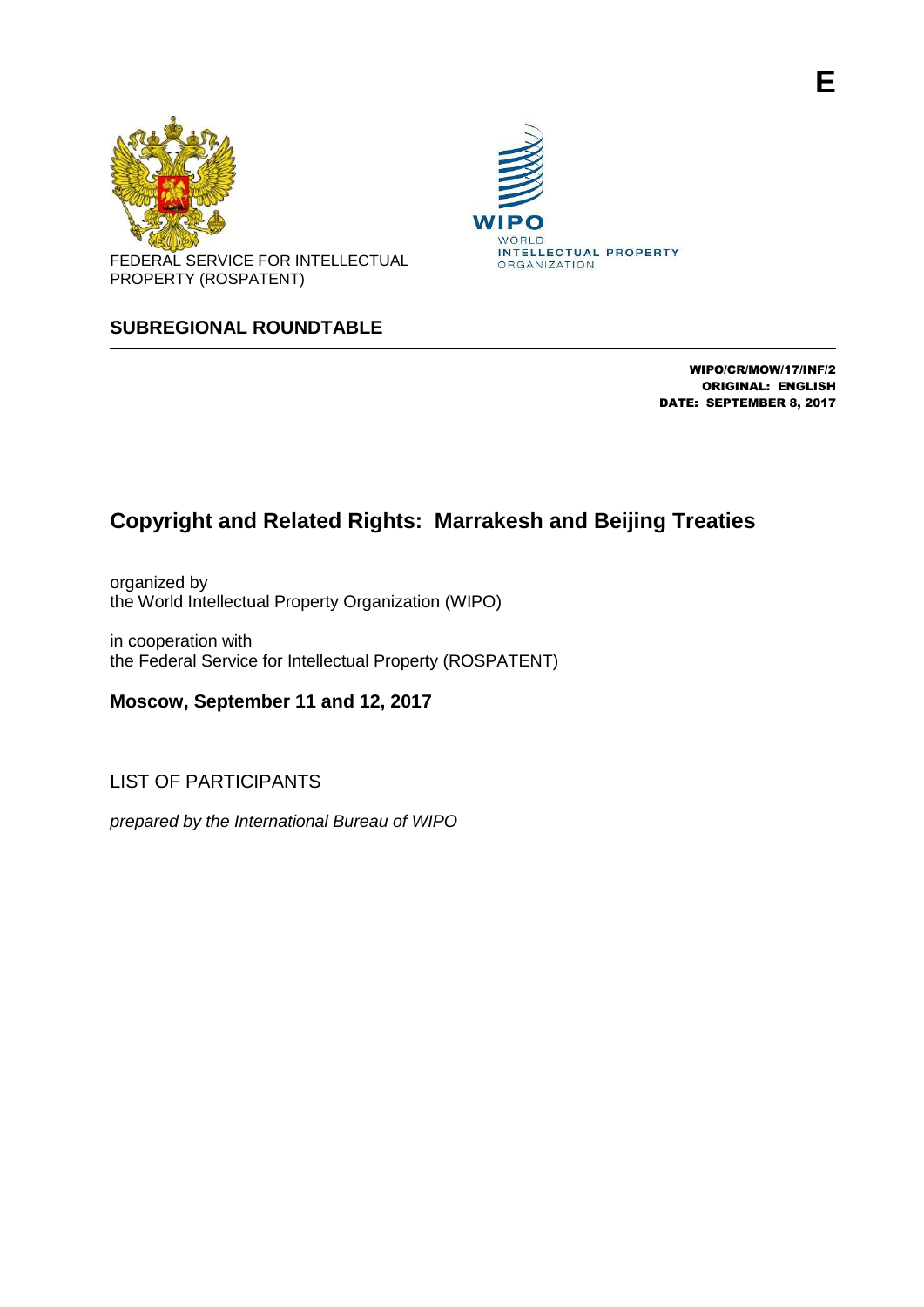# **I. PARTICIPANTS**

# **ALBANIA**

Mr. Edmond Ahmeti **Director** Albanian Copyright Directorate Ministry of Culture Street "Aleksandër Moisiu" Nr. 76 Ish - Kinostudio Tirana

# **ARMENIA**

Ms. Kristine Hambaryan Head Copyright and Related Rights Department Intellectual Property Agency of the Republic of Armenia Republic square, Government House 3 0010 Yerevan

# **AZERBAIJAN**

Mr. Natig Isayev Head of Department Copyright Agency of the Republic of Azerbaijan U. Hajibayov 40 Government House Baku

# **BELARUS**

Mr. Andrei Luchanok Leading Specialist Department of Law and International Treaties National Center of Intellectual Property 20, Kozlov str 220034 Minsk **Belarus** 

# **KAZAKHSTAN**

Ms. Saltanat Boshayeva Expert Department of Intellectual Property Rights Ministry of Justice of the Republic of Kazakhstan House of Ministries, 13 entrance Mangilikel street 8 Astana

# **KYRGYZSTAN**

Ms. Aliia Attokurova **Head** Law Department State Service of Intellectual Property and Innovation under Government of the Kyrgyz Republic 62, Moskovskaya Street 720021 Bishkek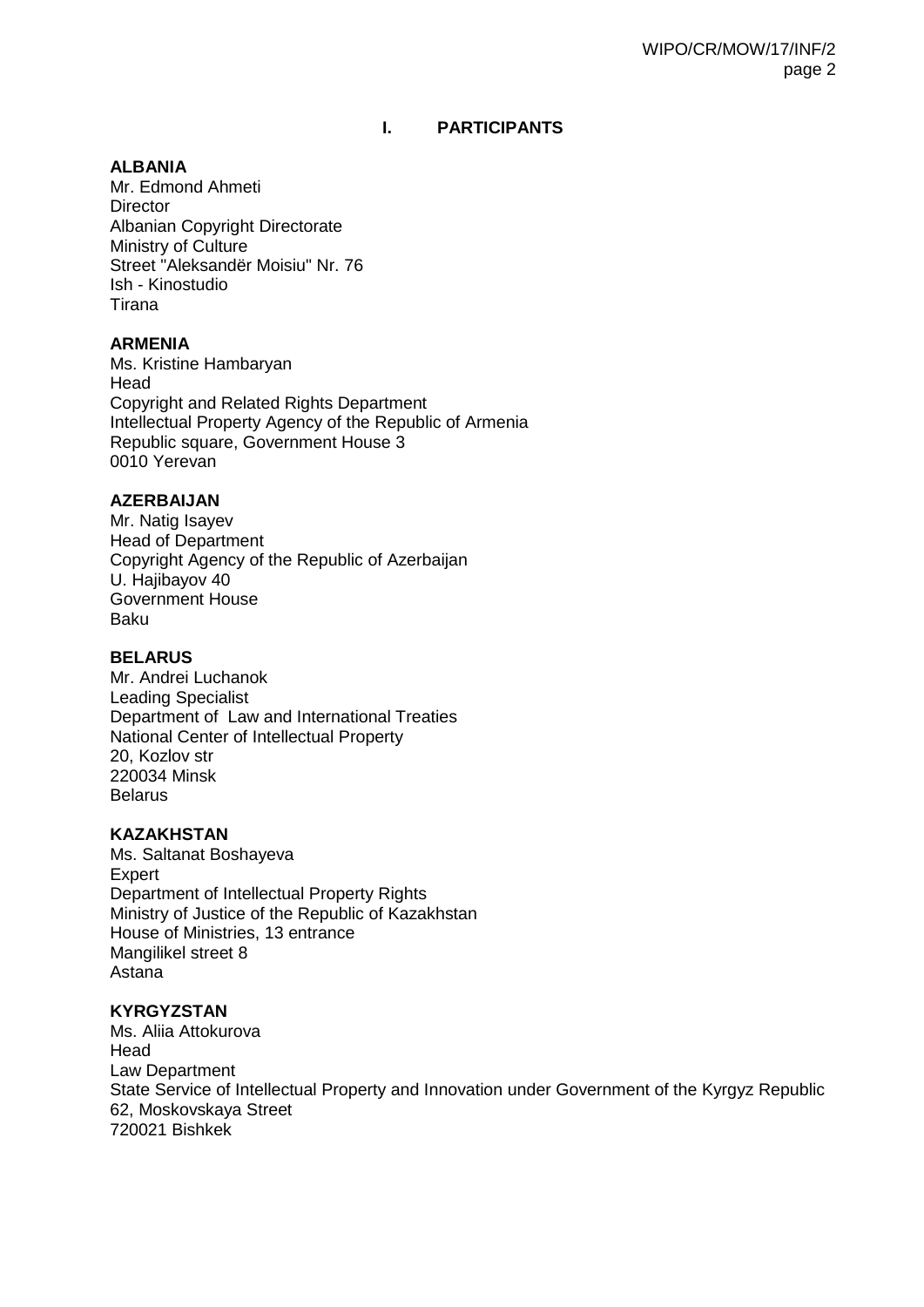# **SERBIA**

Ms. Branka Totić Acting Assistant Director Intellectual Property Office Kneginje Ljubice 5 11000 Belgrade

#### **RUSSIAN FEDERATION**

Ms. Nataliya Romashova, Director, Legal Department Ministry of Culture of the Russian Federation Malyy Gnezdnikovskiy per., 7/6, build. 1, 2 125993 Moscow

Ms. Elena Demidova, deputy head of division, Legal Department Ministry of Culture of the Russian Federation Malyy Gnezdnikovskiy per., 7/6, build. 1, 2 125993 Moscow

Mr. Dmitriy Travnikov, Director, Department for provision of state services Federal Service for Intellectual Property (Rospatent) Berezhkovskaya nab. 30-1, 125993 Moscow

Mr. Daniil Tereshchenko, Deputy Director, Department for provision of state services Federal Service for Intellectual Property (Rospatent) Berezhkovskaya nab. 30-1, 125993 Moscow

Mr. Sergey Renzhin, counselor, division of Department for provision of state services Federal Service for Intellectual Property (Rospatent) Berezhkovskaya nab. 30-1, 125993 Moscow

Ms. Tatyana Elfimova, Director, The Russian State Library for the Blind (RGBS) Protopopovskiy lane, 9 Moscow

Ms. Elena Zakharova, Deputy Director, RGBS Protopopovskiy lane, 9 Moscow

Ms. Kseniya Miryasova, Director, Legal Department Russian organization for intellectual property Novoslobodskaya Str., bldg. 1 127055, Moscow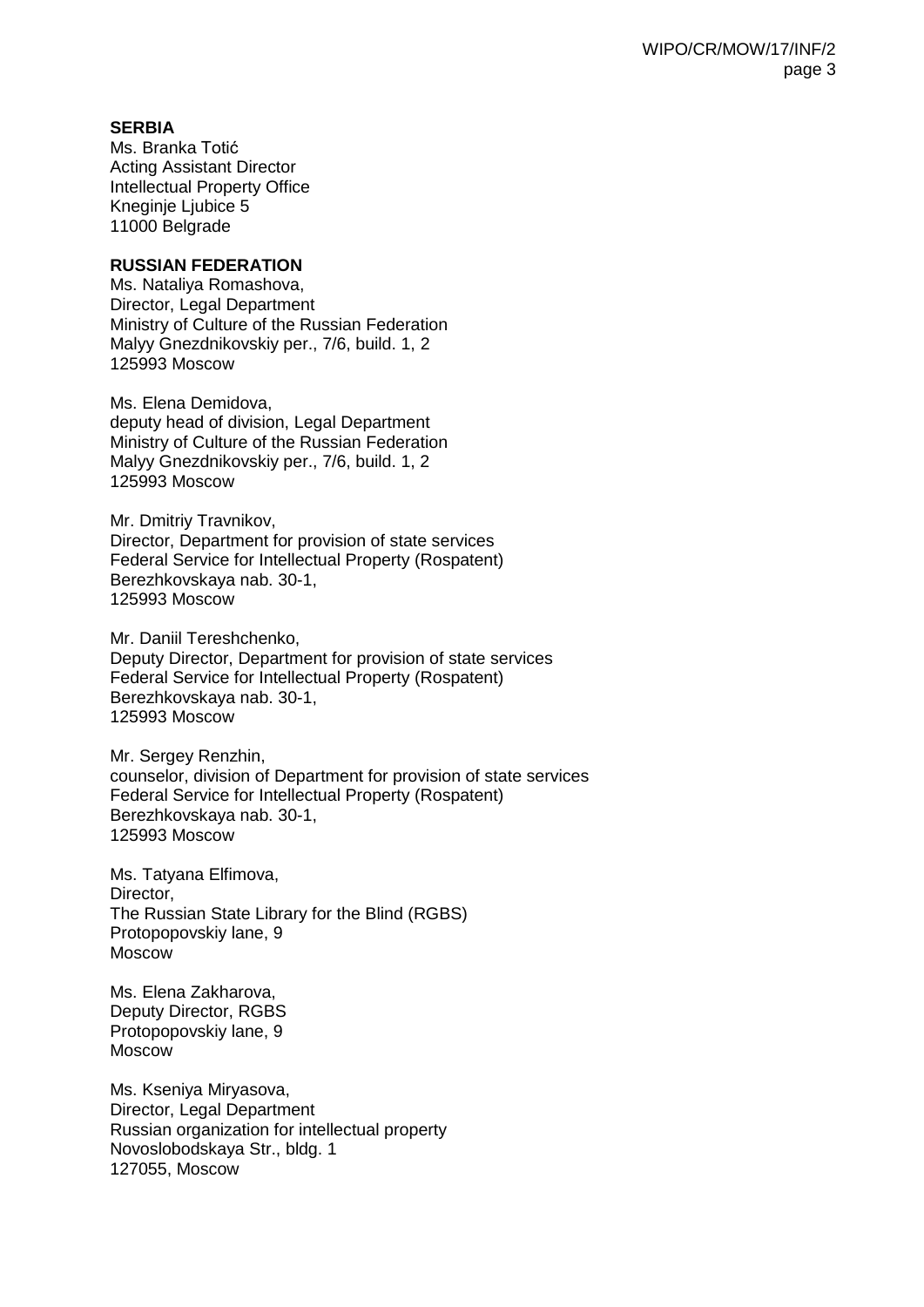Ms. Lidiya Mikheeva, Deputy Secretary Civic Chamber of the Russian Federation 7/1, Miusskaya sq., 125993, Moscow

Mr. Denis Kiris, Deputy Chairman, Commission on culture and preservation of spiritual heritage Civic Chamber of the Russian Federation 7/1, Miusskaya sq., 125993, Moscow

Mr. Alexander Selivanov, Deputy Director, Department of Legislation Chamber of Commerce and Industry of the Russian Federation Bldg. 1, 6/1, Ilyinka st., 109012, Moscow

Mr. Alexey Dronov, Senior Expert, Department of Legislation Chamber of Commerce and Industry of the Russian Federation Bldg. 1, 6/1, Ilyinka st., 109012, Moscow

Ms. Elena Pavlova, Director, Department of Intellectual Rights Research center of Private law under the President of the Russian Federation 8/2 Ilyinka Street 103132, Moscow

Ms. Marina Karelina, Head, Department of theoretical and practical problems of judicial protection of intellectual property Russian State University of Justice Novocheremushkinskaya st., 69 117418, Moscow

Ms. Nataliya Buzova, Senior Research Fellow, Department of theoretical and practical problems of judicial protection of intellectual property Russian State University of Justice Novocheremushkinskaya st., 69 117418, Moscow

Ms. Elena Morgunova, Senior Research Fellow, Department of theoretical and practical problems of judicial protection of intellectual property Russian State University of Justice Novocheremushkinskaya st., 69 117418, Moscow

Mr. Alexey Petrushkevich, vice-rector Russian University of Theatre Arts (GITIS) 6, Maly Kislovsky pereulok, 125009 Moscow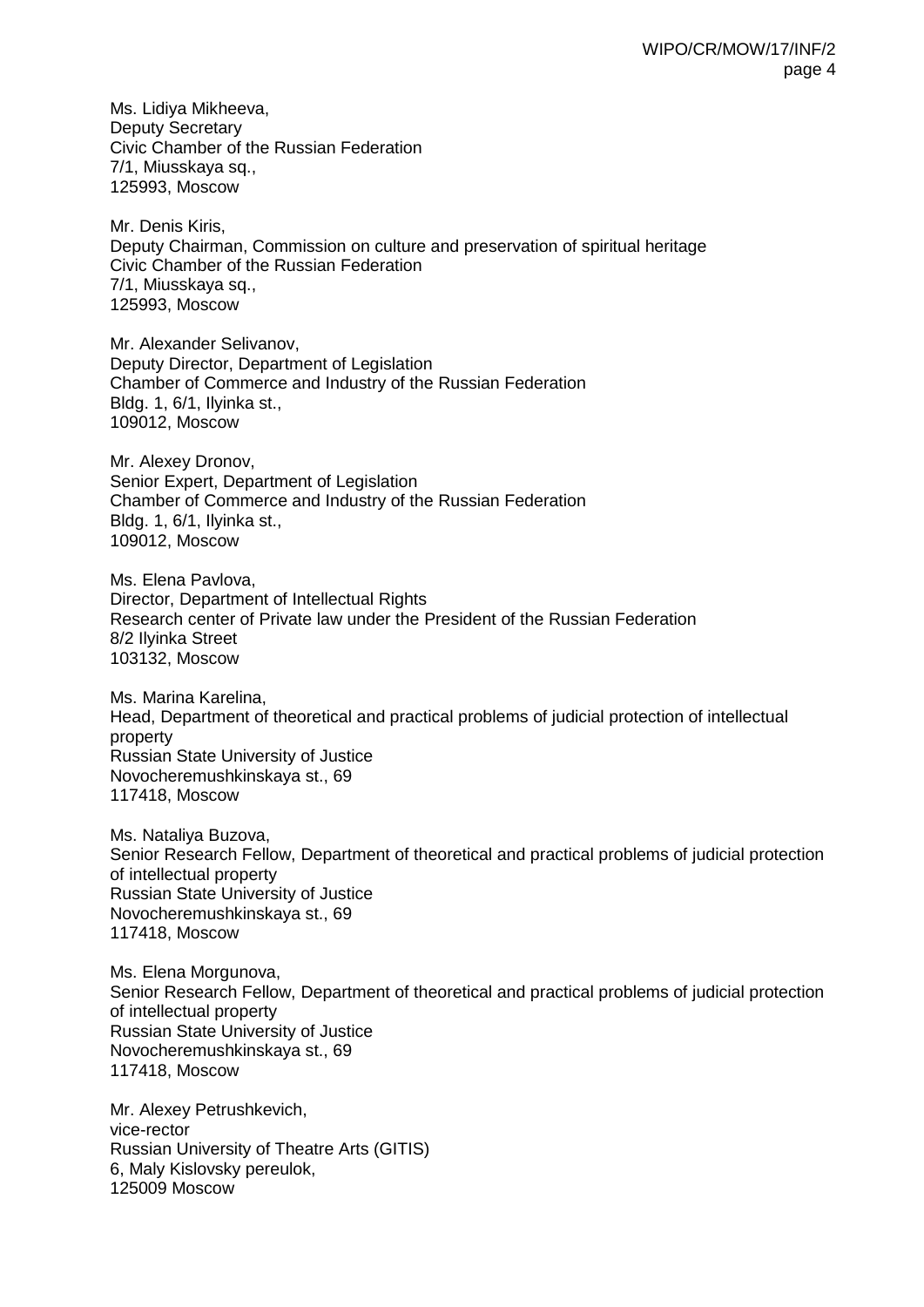Mr. Kirill Mityagin, Partner, Nevsky IP Law Posledniy pereulok st., 6, build.1 Moscow

Ms. Irina Kniyaginina, Lawyer, Nevsky IP Law Posledniy pereulok st., 6, build.1 Moscow

Mr. Andrey Tarasenko, Production Centre "Vgik Debut"

Mr. Evgeniy Safronov, News Agency "InterMedia

Ms. Maria Linder, Film director, producer, author of "MarlinPro" project

Mr. Roman Evdokimov

# **Russian State Academy of Intellectual Property (RGAIS):**

Ms. Lyudmila Voitova Mr. Alexander Larin Ms. Tatyana Larina Ms. Evgeniya Polyanskaya Ms. Viktoria Savina Mr. Anton Gurko Ms. Maya Evdokimova Ms. Maria Borisova Ms. Ekaterina Rodionova Mr. Evgeniy Shcherbak Ms. Lyubov Tsitovich Mr. Gennady Fokin Mr. Vladimir Bannikov

# **UZBEKISTAN**

Mr. Vokhiojon Allayarov Deputy Director State Unitary Enterprize "Center on retraining and advanced training in sphere of intellectual property'' Mustagillik street, 59 **Tashkent** 

# **II. SPEAKERS**

Sania BATTALOVA (Ms.), Head of Automation, St. Petersburg State Library for the Blind and EIFL Marrakesh Regional Advisor, St. Petersburg

Ivan BLIZNETS (Mr.), Rector, Russian state academy for intellectual property, Moscow

Mihaly FICSOR (Mr.), Chairman, Central and Eastern European Copyright Alliance (CEECA), **Budapest** 

Denis KIRIS (Mr.), Chairman of the Independent Film and Television Actors' Union, Moscow